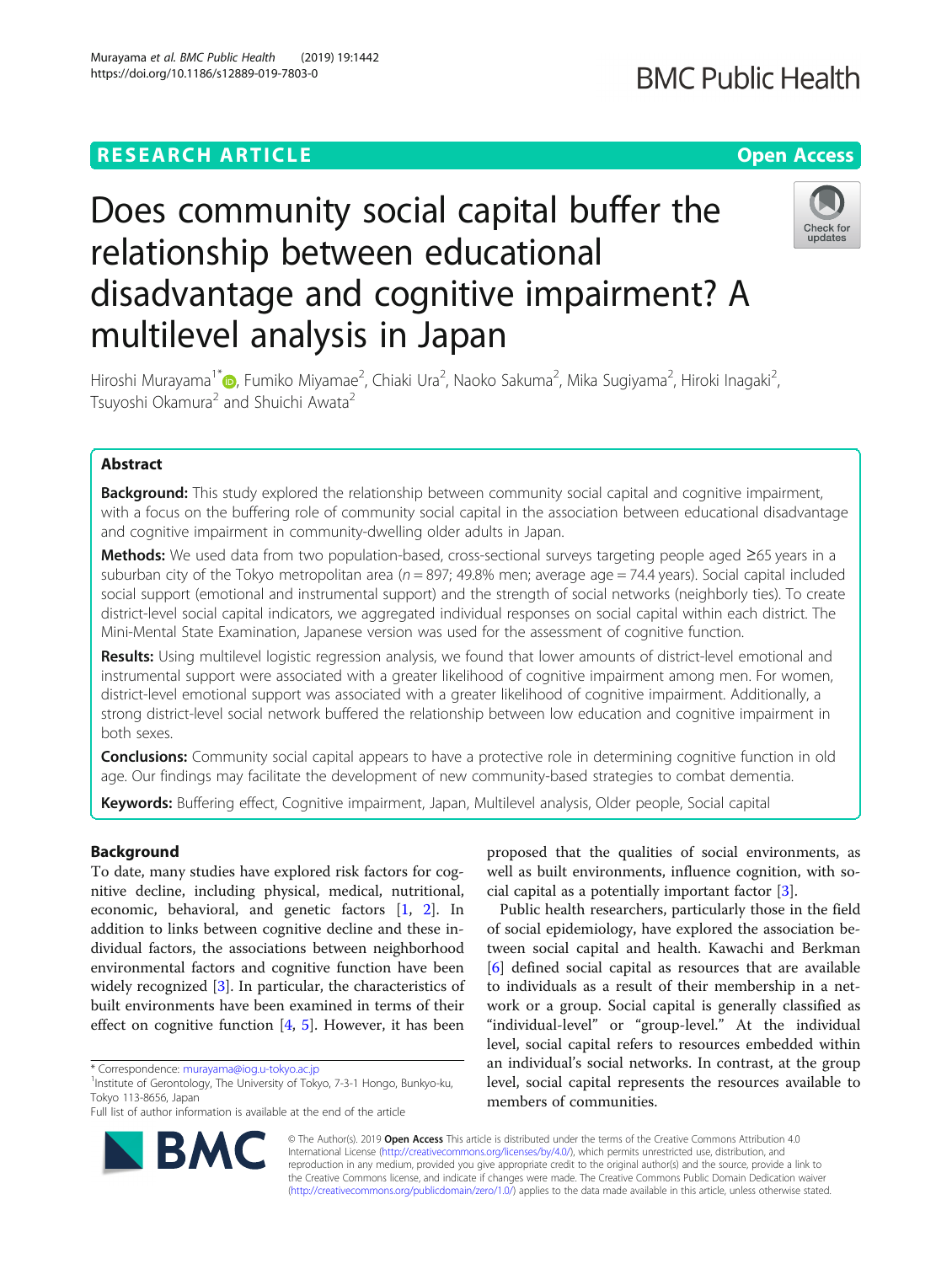Several articles have examined the relationship between individual-level social capital and cognitive functioning. Meta-analyses have reported that a higher level of social relationships were inversely associated with cognitive decline [\[7](#page-11-0)] and with dementia incidence [\[8](#page-11-0)]. However, few studies have examined the link between community (i.e., group-level) social capital and cognitive function. Hikichi et al. [[9\]](#page-11-0) reported that communitylevel informal socializing and social participation lowered the risk of cognitive decline in the aftermath of the Great East Japan Earthquake in 2011. Murayama et al. [[10\]](#page-11-0) showed that denser community-level social networks were related to a lower likelihood of subjective dementia symptoms in older people (particularly among women) in a Tokyo urban area. To our knowledge, to date, these two studies are the only research to explore the contextual association of social capital with cognitive outcomes.

Population aging is a global issue that will unavoidably lead to an increased prevalence of cognitive decline and dementia. As mentioned above, cognitive decline is influenced by not only individual factors but also by neighborhood environmental factors. To develop communitybased strategies for delaying/preventing cognitive decline and the onset of dementia, more evidence is needed regarding the relationship between community social capital and cognitive functioning. Hikichi et al.'s [\[9](#page-11-0)] study was conducted in an earthquake-stricken area, which was characterized by a particular set of conditions. Murayama et al. [[10](#page-11-0)] administered their study among a general community-dwelling older population, but their research was conducted in the Tokyo urban area—one of the most overpopulated areas in the world. Because the historical and geographical backgrounds of communities affect the form of community social capital [\[11](#page-11-0)], findings on community social capital and cognitive decline in various types of settings should be accumulated.

Existing studies also used specific forms of outcome measurements. In particular, they assessed cognitive function using a standardized in-home assessment scale that is part of the Japanese long-term care insurance scheme [\[12](#page-11-0)] and a self-administered dementia checklist [[13,](#page-11-0) [14\]](#page-11-0). However, these are not necessarily optimal measures of cognitive function or dementia. The Mini-Mental State Examination (MMSE) is one of the most commonly used tools for assessing cognitive function and screening for dementia in worldwide clinical and research settings. Thus, using the MMSE as the outcome measure regarding the effect of community social capital on cognitive functioning would likely increase the strength and generalizability of the research findings.

In addition to the main effect of community social capital on health outcomes, previous studies have suggested that community social capital can also act as a buffer against social disadvantages [\[15\]](#page-11-0). For example, Fone et al. [\[16](#page-11-0)] showed that area-level social cohesion appears to buffer the effect of area-level income deprivation on mental illness. Takagi et al. [[17](#page-11-0)] revealed that higher area-level social trust among neighbors and higher levels of social participation buffered the deleterious effects of social distance (i.e., sociodemographic differences between individuals and their neighbors) on depressive mood in older adults. Moreover, Hikichi et al. [[9\]](#page-11-0) reported that community-level informal socializing and social participation could ameliorate the adverse effect of earthquake-induced housing damage on cognitive decline. New information about its buffering role may contribute to identifying the mechanisms by which community social capital affects individual health; however, evidence is still sparse, particularly regarding factors that mediate cognitive function.

Given these considerations, this study aimed to explore the relationship between community social capital and cognitive impairment in community-dwelling older adults in Japan. In addition, educational disadvantage in early life (i.e., having only a few years of education) is a well-known risk factor for cognitive decline/impairment and dementia onset  $[18–20]$  $[18–20]$  $[18–20]$  $[18–20]$ . Therefore, we also examined the buffering role of community social capital in the association between educational disadvantage and cognitive impairment.

# **Methods**

# Study population

We used data derived from population-based, crosssectional surveys of community residents aged ≥65 years living in a suburban area of metropolitan Tokyo. The study was conducted in Machida, a city located in the southern part of Tokyo that is known for its strong efforts and interventions in dementia care and prevention. As of June 1, 2013, the city's total population was 425, 762 (209,693 men and 216,069 women), and 23.3% were aged ≥65 years [\[21\]](#page-11-0). Machida city had 157 district areas (called chou-chou in Japanese) in 2013.

We administered two original surveys (a mail-in questionnaire survey and a home-interview survey), mainly in the northeastern part of the city where there was a hospital specializing in the treatment of dementia. After discussions with Machida municipal government staff, to avoid an area-level sampling bias, we selected 22 district areas on the basis of their land use characteristics (e.g., houses, public and private apartments, or farming), population size, and proportion of people aged ≥65 years.

First, we conducted a mail-in questionnaire survey for all older residents of the 22 selected district areas in June and July of 2013 to assess sociodemographic characteristics, social relationships, and health behaviors ( $n = 7682$ ).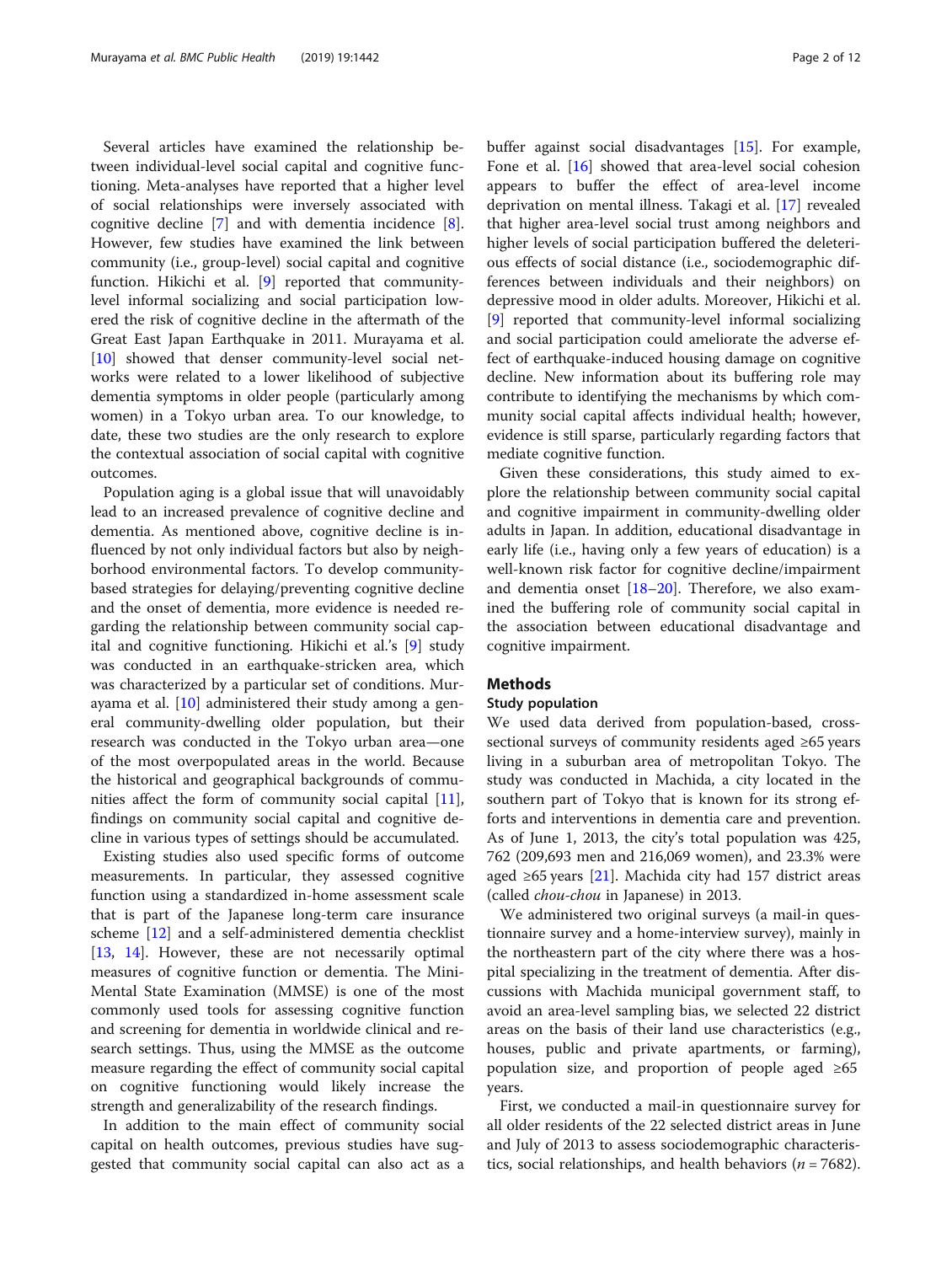In total, 6932 questionnaires were returned (response rate: 90.2%), and all were regarded as valid responses.

Second, we assessed cognitive impairment using the MMSE, Japanese version (MMSE-J) [\[22](#page-11-0)] and health conditions via a home-interview survey in November and December of 2013. Among older individuals living in the 22 district areas (the same sample as in the first survey;  $n = 7682$ ), we randomly selected a total of 3000 people after stratifying the group by age and sex. Among these residents, 2786 were eligible, and we asked them by mail to participate in the home-visit survey. As a result, 1341 people were then interviewed by trained registered nurses (response rate: 48.1%). After we excluded 22 individuals who did not complete the MMSE-J, the responses of 1319 people were regarded as valid.

Because social capital was measured in the mail-in questionnaire survey for only 17 of the 22 selected district areas, this study included data collected from individuals living in these 17 district areas (number of valid responses: 4649 for the mail-in questionnaire survey and 897 for the home-interview survey). All 897 respondents in the home-interview survey had also responded to the mail-in questionnaire survey, and their data from the two surveys were combined for use in the analysis.

The study protocol was approved by the Ethical Committee of Tokyo Metropolitan Institute of Gerontology. Participants were informed about the study purpose, method, survey items, and merits of participation. The return of the questionnaire was viewed as consent to participate in the mail-in questionnaire the survey. Written consent was received from all participants of the home-interview survey.

# Individual-level measures

# Cognitive function

Cognitive function was assessed using the MMSE-J in the home-interview survey. The MMSE is one of the most widely used tools to assess cognitive function worldwide, making it ideal to increase the strength and generalizability of the results. To ensure valid and reliable interviewing and testing, the trained registered nurses who conducted the interviews and administered the MMSE-J completed a 2-day training session with geriatric psychiatrists and psychologists. Details regarding the training sessions are available elsewhere [\[23](#page-11-0)]. MMSE-J scores range from 0 to 30, and higher scores indicate greater cognitive function. We adopted a cut-off value of  $23/24$ , meaning that a score of ≤23 indicated cognitive impairment [\[22](#page-11-0)].

# Social capital

In this study, we assessed two dimensions of social capital (cognitive and structural) because this is a popular distinction in social capital  $[6, 24]$  $[6, 24]$  $[6, 24]$  $[6, 24]$ . We measured social support and social network as indicators of the cognitive and structural dimensions of social capital, respectively. First, two questions were used to measure social support; one was for emotional support ("How many friends do you have with whom you can talk about private affairs?"), and the other was for instrumental support ("How many friends do you have whom you can ask for help?"). Respondents answered these items on a fivepoint scale (five or more persons  $[= 1]$ , three to four persons  $[= 2]$ , two persons  $[= 3]$ , one person  $[= 4]$ , or none  $[= 5]$ ). Second, we assessed social networks by examining neighborly ties. Specifically, we included one item, rated using a four-point scale: "How is your relationship with your neighbors?" (I often talk with neighbors about my problems  $[= 1]$ , I only make small talk with my neighbors [= 2], I only greet my neighbors [= 3], or I am not friendly with my neighbors at all  $[= 4]$ ).

# Sociodemographic characteristics, health behaviors, and health conditions

We asked participants to report their age, sex, marital status (married or unmarried), years of education, annual income (< 2.0 million yen, 2.0–4.9 million yen, or  $\ge$ 5.0 million yen), and current smoking status (smoker or non-smoker) in the mail-in questionnaire survey. The number of years of education was dichotomized in the analysis ( $\leq$  9 years or  $\geq$  10 years). In addition, a trained registered nurse assessed information regarding comorbidity in the home-interview survey, particularly with respect to hypertension, heart disease, stroke, diabetes, cancer, and respiratory disease. We calculated the number of conditions for which participants were currently receiving treatment and divided them into three categories accordingly  $(0, 1, \text{ or } \geq 2)$ .

# District-level measures

Because participants were nested within 17 districts, to capture district-level social capital, we aggregated individual responses for items concerning social capital in the district in which the participants resided. To increase the validity of the indicators, we used all of the individual responses received for the mail-in questionnaire survey ( $n = 4649$ ) for this part of the analysis. We calculated the proportions of (i) people who reported that they had no friends or one friend with whom they could talk about private affairs, (ii) people who reported that they had no friends or one friend whom they could ask for help, and (iii) people who answered "I only greet my neighbors" or "I am not friendly with my neighbors at all" (Categories 3 or 4) within the district as indicators of district-level emotional support, instrumental support, and social network, respectively.

In addition, the proportion of people aged ≥65 years and population density (persons/km<sup>2</sup>) of the districts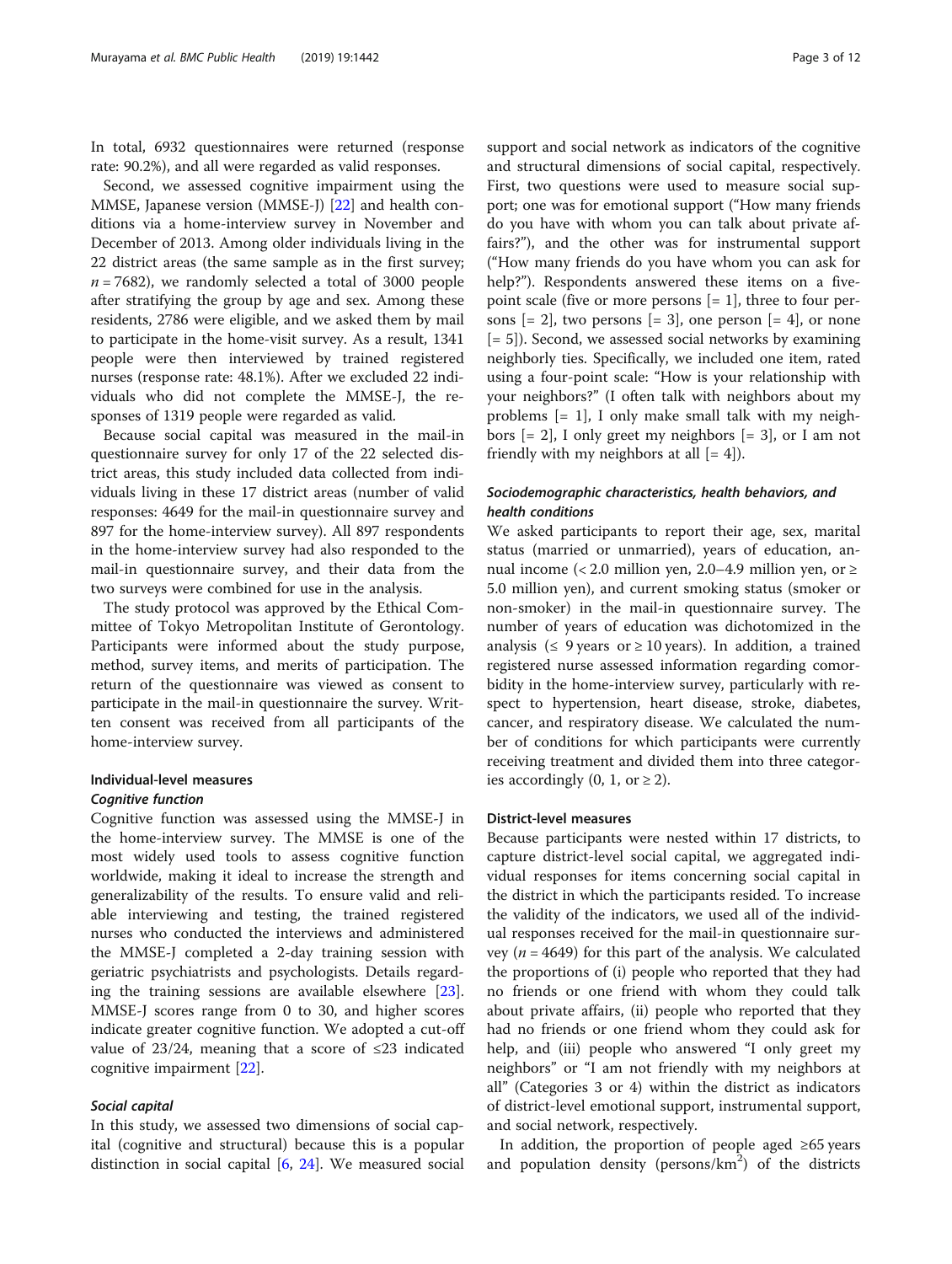were included in the analysis. We obtained information on the total population size, the number of people aged ≥65 years, and the area of each district (as of November 1, 2013) from the official website of Machida city [\[21\]](#page-11-0) to calculate the proportion of people aged ≥65 years and population density. The population density was used to consider the effects of the urbanization of the district.

# Statistical analysis

To examine the association between district-level social capital and cognitive impairment in individual participants, we fitted the data using a multilevel logistic regression model that included a random intercept. The estimation was performed using the full maximum likelihood procedure. Because district-level social capital was aggregated from individual responses, there was a chance that individual-level indicators of social capital could act as confounders concerning the association between district-level social capital and cognitive impairment [[25\]](#page-11-0). Therefore, both individual- and district-level social capital indicators were simultaneously added into the model. To understand the buffering role of community social capital in the association between educational disadvantage and cognitive impairment, we tested the interaction between educational level and each indicator of community social capital on the outcome.

We adopted the following modeling strategy. In Model 1, each individual-level and district-level social capital indicator (i.e., emotional support, instrumental support, and social network) was included separately. In Model 2, a cross-level interaction between education and each variable of district-level social capital was added to Model 1. The results of the fixed effects are expressed as odds ratios (ORs) with 95% confidence intervals (CIs). All analyses were stratified by sex, using HLM 7.03 (Scientific Software International, Inc., Skokie, IL, USA).

# Results

The characteristics of individual participants are shown in Table 1. Among the 897 participants, 49.8% were men, and the average age was 74.4 years. With regard to social support, 32.4% had no friends with whom they could talk about private affairs, and 48.1% had no friends whom they could ask for help. In terms of social network, 7.4% had no neighborly ties. These proportions were higher for men than for women. The proportion of people with cognitive impairment  $(MMSE-J \leq 23)$  was 10.9%, and this was slightly lower for women than for men (11.2% vs. 10.7%).

We excluded 3752 participants when combining the data from the two surveys because they did not participate in the home-interview survey. The proportion of men was higher in the analytic sample  $(n = 897)$  than in the excluded sample ( $n = 3752$ ; 49.8% vs. 44.5%;  $p =$ 

|                                                                                                | $(n = 897)$    | $(n = 447)$    | $(n = 450)$    |
|------------------------------------------------------------------------------------------------|----------------|----------------|----------------|
| Age (years)                                                                                    | $74.4 \pm 6.3$ | $74.4 \pm 6.2$ | $74.5 \pm 6.4$ |
| Unmarried                                                                                      | 31.1           | 18.4           | 47.7           |
| Years of education                                                                             | $12.5 \pm 2.9$ | $13.4 \pm 3.1$ | $11.6 \pm 2.4$ |
| $\leq$ 9 years                                                                                 | 23.5           | 19.7           | 27.2           |
| Annual income                                                                                  |                |                |                |
| $\geq$ 5.0 million yen                                                                         | 12.0           | 15.1           | 8.9            |
| 2.0-4.9 million yen                                                                            | 62.1           | 69.4           | 54.7           |
| < 2.0 million yen                                                                              | 25.8           | 15.5           | 36.5           |
| Smoker                                                                                         | 11.6           | 17.5           | 5.8            |
| Number of chronic diseases                                                                     |                |                |                |
| None                                                                                           | 41.7           | 38.1           | 45.3           |
| 1                                                                                              | 16.8           | 34.5           | 39.1           |
| $\geq$ 2                                                                                       | 21.4           | 27.4           | 15.6           |
| Number of friends with<br>whom they could talk<br>about private affairs<br>(emotional support) | $3.5 \pm 1.4$  | $3.6 \pm 1.4$  | $3.3 \pm 1.3$  |
| Five or more persons $[= 1]$                                                                   | 9.8            | 9.4            | 10.3           |
| Three to four persons $[= 2]$                                                                  | 16.7           | 14.9           | 18.5           |
| Two persons $[= 3]$                                                                            | 20.8           | 17.7           | 24.0           |
| One person $[= 4]$                                                                             | 20.3           | 18.3           | 22.1           |
| None $[= 5]$                                                                                   | 32.4           | 39.7           | 25.1           |
| Number of friends whom<br>they could ask for help<br>(instrumental support)                    | $3.9 \pm 1.2$  | $4.0 \pm 1.3$  | $3.9 \pm 1.2$  |
| Five or more persons $[= 1]$                                                                   | 4.3            | 4.4            | 4.2            |
| Three to four persons $[= 2]$                                                                  | 12.2           | 13.2           | 11.2           |
| Two persons $[= 3]$                                                                            | 17.7           | 14.6           | 20.8           |
| One person $[= 4]$                                                                             | 17.7           | 13.9           | 21.5           |
| None $[= 5]$                                                                                   | 48.1           | 53.9           | 42.3           |
| Neighborly ties (social network)                                                               | $2.3 \pm 0.8$  | $2.5 \pm 0.8$  | $2.0 \pm 0.8$  |
| I often talk with neighbors<br>about my problems $[= 1]$                                       | 16.7           | 8.0            | 25.3           |
| I only make small talk with<br>my neighbors $[= 2]$                                            | 46.6           | 41.5           | 51.7           |
| I only greet my neighbors $[= 3]$                                                              | 29.4           | 41.9           | 16.9           |
| I am not friendly with my<br>neighbors at all [= 4]                                            | 7.4            | 8.7            | 6.1            |

Total

Men

Values represent % or means ± standard deviations

MMSE-J Mini-Mental State Examination, Japanese version

0.005), and the average age was higher in the analytic sample than in the excluded sample (74.4 years vs. 73.7 years;  $p = 0.002$ ); however, there were no differences in the number of years of education (12.5 years for both samples;  $p = 0.992$ ).

Cognitive impairment (MMSE-J  $\leq$  23) 10.9 11.2 10.7

Women

#### Table 1 Participant characteristics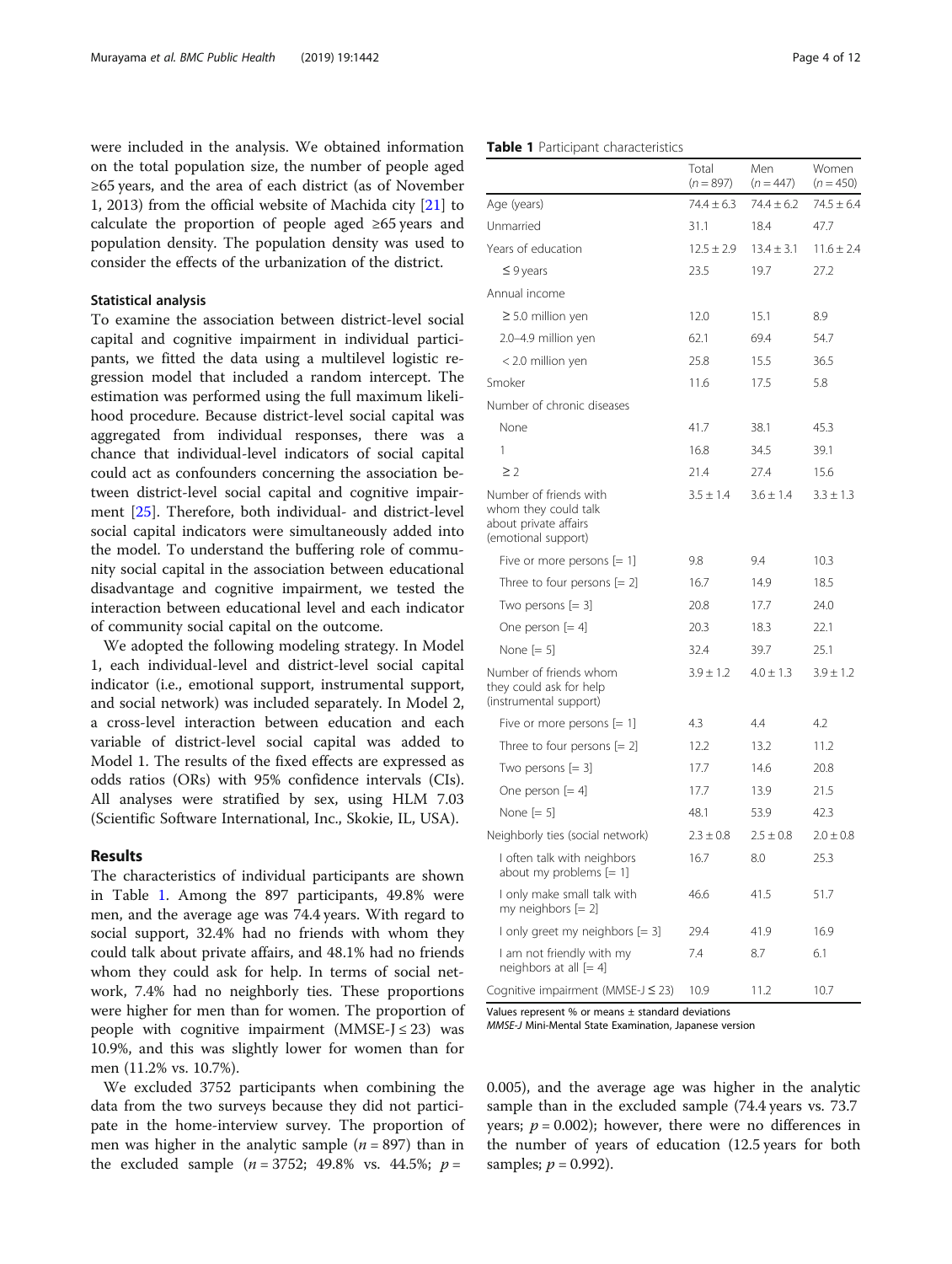Table 2 presents the characteristics of the study districts. On average, 19.7% of people were aged ≥65 years (range: 11.9–33.4%). The proportions of people who had no friends or one friend with whom they could talk about private affairs within the district, people who had no friends or one friend whom they could ask for help within the district, and people who answered "I only greet my neighbors" or "I am not friendly with my neighbors at all" within the district were 51.4, 65.3, and 37.8%, respectively.

The multilevel logistic regression analysis results are shown in Table [3](#page-5-0) (men) and Table [4](#page-7-0) (women). Because the proportion of female smokers was small, the model that included smoking status as an independent variable did not converge. Therefore, we excluded smoking status from the analysis for women. Among men, after controlling for individual-level and district-level covariates, lower levels of district-level emotional support and instrumental support were significantly associated with a higher likelihood of cognitive impairment in Model 1 (OR [95% CI]: 1.67 [1.14–2.44] for emotional support and 2.09 [1.49–2.94] for instrumental support). Among women, lower emotional support at the district level was significantly associated with cognitive impairment (1.58  $[1.00-2.49]$ ).

Next, to determine whether community social capital had a buffering role in the association between educational disadvantage and cognitive impairment, we added a cross-level interaction between education and community social capital in Model 2. We observed a significant interaction between low educational level and weaker

**Table 2** Characteristics of the study districts ( $n = 17$ )

district-level social networks in both men and women (5.06 [1.37–18.62] for men and 3.18 [1.02–10.30] for women). Figure [1](#page-9-0) illustrates these interactions. For ease of presentation, we divided district-level social networks into two categories (strong and weak) at the median value. Among highly educated participants, we found no difference in the proportion of cognitive impairment between individuals with strong and weak social networks at the district level. However, among less-educated participants, the proportion with cognitive impairment was lower in the districts with strong social networks than in the districts with weak social networks. This trend was more apparent for men than for women.

# **Discussion**

Using data from two population-based surveys of community-dwelling older adults in Japan, this study explored the association between community social capital and cognitive impairment (as assessed by the MMSE-J). We also investigated the buffering role of community social capital in the relationship between educational disadvantage and cognitive impairment. To the best of our knowledge, this is the first study to examine the link between community social capital and cognitive impairment as measured using the MMSE. Because the MMSE is used worldwide in clinical and research settings to measure global cognitive ability, we anticipate that our results, obtained using the MMSE-J, will expand upon previous findings and provide new insight in the field of social capital research. Such findings may be particularly

|                                                                                                                         | Mean $\pm$ SD      | Median | Min-Max         |
|-------------------------------------------------------------------------------------------------------------------------|--------------------|--------|-----------------|
| Analytic sample                                                                                                         |                    |        |                 |
| Number of respondents to the mail-in questionnaire survey                                                               | $273.5 \pm 171.7$  | 267    | $20 - 706$      |
| Number of respondents to the home-interview survey                                                                      | $53.6 + 31.0$      | 53     | $4 - 116$       |
| Demographic factors                                                                                                     |                    |        |                 |
| Population size (persons)                                                                                               | $1650.1 \pm 750.5$ | 1565   | 142-3351        |
| % of people aged $\geq 65$ years                                                                                        | $19.7 \pm 6.0$     | 17.4   | 11.9-33.4       |
| Population density (persons/km <sup>2</sup> )                                                                           | $8082.5 + 2575.9$  | 8074.6 | 1538.8-11,535.7 |
| Social capital                                                                                                          |                    |        |                 |
| Low emotional support                                                                                                   |                    |        |                 |
| % of people who had no friends or one friend with whom<br>they could talk about private affairs in the district         | $51.4 + 4.9$       | 49.5   | $45.0 - 60.0$   |
| Low instrumental support                                                                                                |                    |        |                 |
| % of people who had no friends or one friend who they<br>could ask for help in the district                             | $65.3 + 3.9$       | 63.8   | $60.7 - 72.7$   |
| Weak social network                                                                                                     |                    |        |                 |
| % of people who answered "I only greet my neighbors" or<br>"I am not friendly with my neighbors at all" in the district | $37.8 \pm 5.0$     | 37.6   | $25.7 - 50.0$   |
|                                                                                                                         |                    |        |                 |

SD standard deviation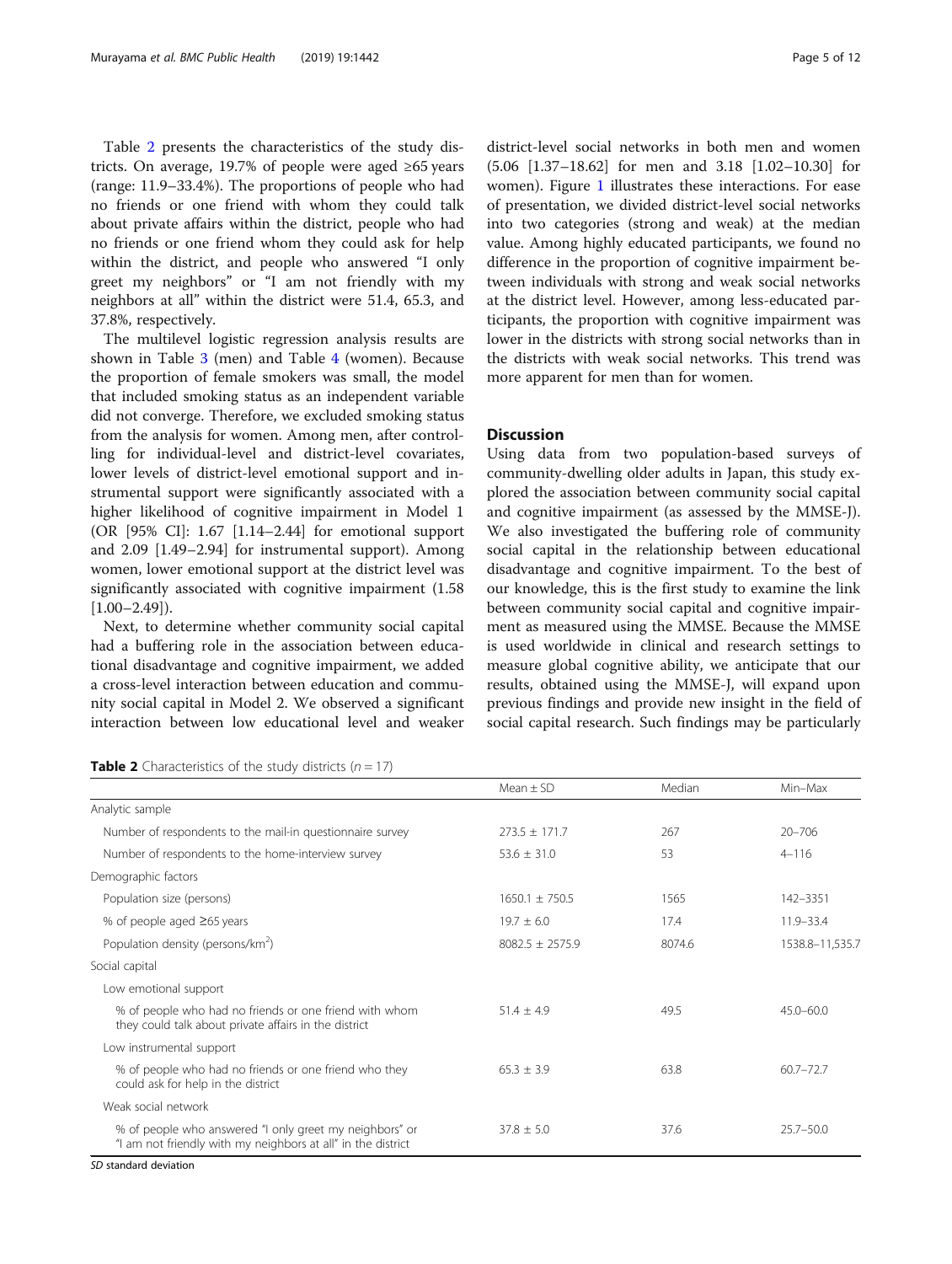<span id="page-5-0"></span>

|                                                                                                                                            | Model 1                          |                                      |                                  | Model 2                     |                                      |                                        |
|--------------------------------------------------------------------------------------------------------------------------------------------|----------------------------------|--------------------------------------|----------------------------------|-----------------------------|--------------------------------------|----------------------------------------|
|                                                                                                                                            | $\widehat{\bigcirc}$<br>OR (95%  | OR (95% CI)                          | OR (95% CI)                      | $\widehat{\cup}$<br>OR (95% | OR (95% CI)                          | OR (95% CI)                            |
| Individual level                                                                                                                           |                                  |                                      |                                  |                             |                                      |                                        |
| Older (every 10-year increase in age)                                                                                                      | 3.89 $(2.00-7.59)$ ***           | 3.95 $(2.10 - 7.41)^{***}$           | $3.60 (2.00 - 6.51)$             | $3.97(1.96 - 8.03)$ ***     | $3.89(2.04 - 7.42)$                  | $3.67$ (1.96-6.87) <sup>****</sup>     |
| Unmarried                                                                                                                                  | $2.62$ (1.36-5.07) <sup>**</sup> | $2.66$ $(1.41 - 5.03)$ <sup>**</sup> | $2.76$ (1.38-5.51) <sup>**</sup> | $2.70(1.44 - 5.04)$         | $2.71 (1.47 - 5.03)$ **              | $3.11(1.47 - 6.56)$ **                 |
| Low education                                                                                                                              |                                  |                                      |                                  |                             |                                      |                                        |
| ≤ 9 years of schooling                                                                                                                     | $8.76$ $(3.22 - 23.88)$          | 7.90 $(2.94 - 21.23)$ ***            | $7.78$ $(2.68 - 22.57)$ ***      | $11.61 (2.74 - 49.30)$ **   | $10.39$ $(2.78-38.92)$ <sup>**</sup> | $11.06$ $(3.33-36.73)$ <sup>****</sup> |
| Annual income (ref : ≥ 5.0 million yen)                                                                                                    |                                  |                                      |                                  |                             |                                      |                                        |
| 2.0-4.9 million yen                                                                                                                        | $0.79(0.24 - 2.59)$              | $0.82(0.28 - 2.40)$                  | $0.81(0.28 - 2.31)$              | $0.66$ $(0.21 - 2.12)$      | $0.67(0.23 - 1.94)$                  | $0.69(0.23 - 2.11)$                    |
| $<$ 2.0 million yen                                                                                                                        | $1.74(0.33 - 9.05)$              | 1.83 (0.38-8.93)                     | 1.87 (0.40-8.79)                 | 1.71 (0.36-8.21)            | $1.77(0.38 - 8.20)$                  | 1.93 (0.43-8.69)                       |
| Smoker                                                                                                                                     | 3.33 $(1.72 - 6.44)$             | 2.98 (1.47-6.05)                     | $2.47$ (1.27-4.79) <sup>**</sup> | $3.40(1.72 - 6.73)$         | $3.02(1.46 - 6.24)^{**}$             | $2.71(1.41 - 5.20)$ <sup>***</sup>     |
| Number of chronic diseases (ref.: none)                                                                                                    |                                  |                                      |                                  |                             |                                      |                                        |
|                                                                                                                                            | $1.08(0.47 - 2.52)$              | 0.99 (0.44-2.27)                     | 1.19 (0.56-2.52)                 | $0.94(0.41 - 2.12)$         | 0.91 (0.41-2.04)                     | $1.14(0.54 - 2.38)$                    |
| $\frac{2}{\sqrt{2}}$                                                                                                                       | $0.59(0.16 - 2.22)$              | $0.57(0.14 - 2.34)$                  | $0.52(0.14 - 2.00)$              | 0.46 (0.10-2.16)            | $0.49(0.10 - 2.33)$                  | $0.47(0.11 - 2.08)$                    |
| Smaller number of friends with whom<br>they can talk about private affairs                                                                 | 0.87 (0.70-1.07)                 |                                      |                                  | 0.87 (0.70-1.08)            |                                      |                                        |
| Smaller number of friends whom<br>they can ask for help                                                                                    |                                  | $0.91(0.71 - 1.17)$                  |                                  |                             | $0.92(0.70 - 1.20)$                  |                                        |
| Weaker neighborly ties                                                                                                                     |                                  |                                      | $0.77(0.41 - 1.45)$              |                             |                                      | $0.73(0.37 - 1.41)$                    |
| District level                                                                                                                             |                                  |                                      |                                  |                             |                                      |                                        |
| % of people aged 265 years in the<br>district (every 10% increase)                                                                         | $1.02(0.64 - 1.61)$              | $1.17(0.75 - 1.82)$                  | $0.92(0.54 - 1.56)$              | $1.05(0.64 - 1.71)$         | $1.16(0.74 - 1.82)$                  | $0.90(0.52 - 1.58)$                    |
| (every 1000 persons/km <sup>2</sup> increase)<br>Population density in the district                                                        | $1.02(0.93 - 1.11)$              | $1.00(0.91 - 1.0)$                   | $1.10(0.99 - 1.23)$              | $1.00(0.91 - 1.11)$         | $1.00(0.91 - 1.10)$                  | $1.10(0.97 - 1.24)$                    |
| Lower emotional support                                                                                                                    |                                  |                                      |                                  |                             |                                      |                                        |
| could talk about private affairs in<br>% of people who had no friends<br>the district (every 10% increase)<br>or one friend with whom they | $1.67(1.14 - 2.44)^{*}$          |                                      |                                  | $2.19(1.16 - 4.11)^{*}$     |                                      |                                        |
| Lower instrumental support                                                                                                                 |                                  |                                      |                                  |                             |                                      |                                        |
| % of people who had no friends<br>or one friend whom they could<br>ask for help in the district<br>(every 10% increase)                    |                                  | 2.09 (1.49-2.94)                     |                                  |                             | 2.31 (1.20-4.45)                     |                                        |
| Weaker social network                                                                                                                      |                                  |                                      |                                  |                             |                                      |                                        |
| "I only greet my neighbors"<br>or "I am not friendly with my<br>% of people who answered                                                   |                                  |                                      | $1.50(0.98 - 2.27)$              |                             |                                      | $1.03(0.59 - 1.80)$                    |

Table 3 Associations between district-level social capital and cognitive impairment in men Table 3 Associations between district-level social capital and cognitive impairment in men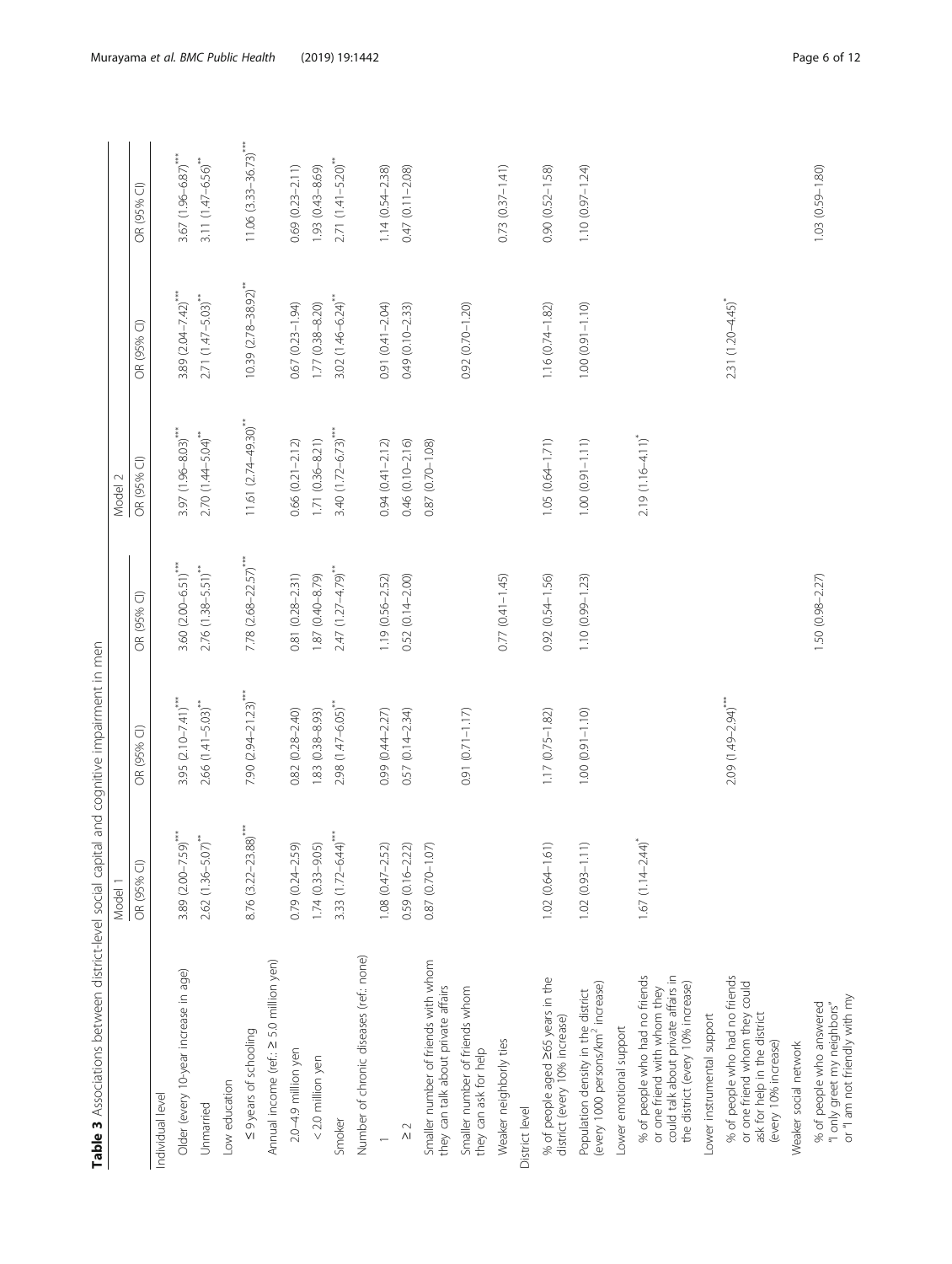Table 3 Associations between district-level social capital and cognitive impairment in men (Continued) Table 3 Associations between district-level social capital and cognitive impairment in men (Continued)

|                                                                                | Model 1     |             |             | Model 2             |                         |                      |
|--------------------------------------------------------------------------------|-------------|-------------|-------------|---------------------|-------------------------|----------------------|
|                                                                                | OR (95% CI) | OR (95% CI) | OR (95% CI) | OR (95% CI)         | OR (95% CI)             | OR (95% CI)          |
| neighbors at all" in the district<br>(every 10% increase)                      |             |             |             |                     |                         |                      |
| Cross-level interactions                                                       |             |             |             |                     |                         |                      |
| district-level emotional support<br>Low educational level x lower              |             |             |             | $0.25(0.03 - 2.15)$ |                         |                      |
| district-level instrumental support<br>Low educational level x lower           |             |             |             |                     | $0.68$ $(0.05 - 10.05)$ |                      |
| Low educational level x weaker<br>district-level social network                |             |             |             |                     |                         | $5.06(1.37 - 18.62)$ |
| CI confidence interval, OR odds ratio<br>$p < 0.001$ . $p < 0.01$ . $p < 0.05$ |             |             |             |                     |                         |                      |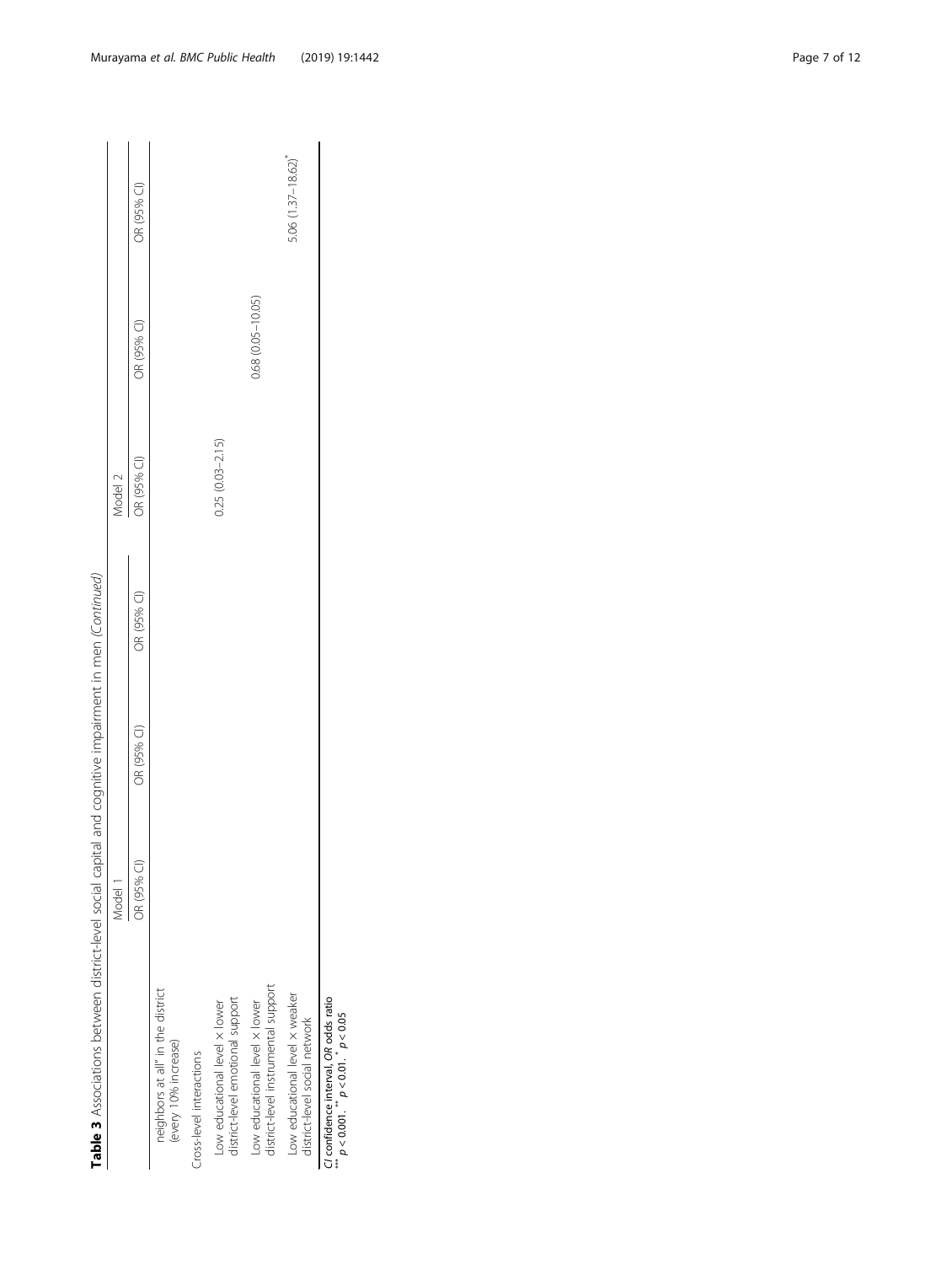<span id="page-7-0"></span>

| Table 4 Associations between district-level social capital and cognitive impairment in women                                                          | Model 1                 |                      |                                 | Model 2                      |                                   |                                       |
|-------------------------------------------------------------------------------------------------------------------------------------------------------|-------------------------|----------------------|---------------------------------|------------------------------|-----------------------------------|---------------------------------------|
|                                                                                                                                                       | OR (95% CI)             | OR (95% CI)          | OR (95% CI)                     | OR (95% CI)                  | OR (95% CI)                       | OR (95% CI)                           |
| Individual level                                                                                                                                      |                         |                      |                                 |                              |                                   |                                       |
| Older (every 10-year increase in age)                                                                                                                 | $4.15 (2.64 - 6.52)$    | 4.39 $(2.72 - 7.09)$ | 4.31 (2.79-6.66)                | $3.89$ $(2.48 - 6.10)^{***}$ | $4.24 (2.62 - 6.87)$ ***          | $4.13 (2.60 - 6.55)$                  |
| Unmarried                                                                                                                                             | $0.58(0.26 - 1.33)$     | $0.59(0.26 - 1.35)$  | $0.52(0.22 - 1.21)$             | $0.57$ $(0.25 - 1.29)$       | 0.56 (0.24-1.27)                  | $0.53(0.23 - 1.23)$                   |
| Low education                                                                                                                                         |                         |                      |                                 |                              |                                   |                                       |
| ≤ 9 years of schooling                                                                                                                                | $2.19(1.03 - 4.64)$     | $2.30(1.12 - 4.73)$  | $2.38(1.31-4.33)$ <sup>**</sup> | 2.23 (0.98-5.10)             | $2.31$ (1.13 - 4.73) <sup>*</sup> | 2.68 (1.26-5.72)                      |
| Annual income (ref.: 2 5.0 million yen)                                                                                                               |                         |                      |                                 |                              |                                   |                                       |
| 2.0-4.9 million yen                                                                                                                                   | $1.62(0.49 - 5.31)$     | 1.69 (0.52-5.50)     | 1.51 (0.50-4.57)                | 1.93 (0.66-5.61)             | $2.05(0.71 - 5.93)$               | $1.59(0.53 - 4.77)$                   |
| < 2.0 million yen                                                                                                                                     | $1.53(0.56 - 4.20)$     | $1.69(0.63 - 4.56)$  | $1.23(0.45 - 3.35)$             | $1.78(0.69 - 4.64)$          | 2.01 (0.79-5.09)                  | $1.20(0.44 - 3.26)$                   |
| Number of chronic diseases (ref.: none)                                                                                                               |                         |                      |                                 |                              |                                   |                                       |
| $\overline{\phantom{0}}$                                                                                                                              | $0.47(0.25 - 0.91)^{*}$ | $0.45(0.23 - 0.87)$  | $0.47(0.26 - 0.83)$             | $0.52(0.26 - 1.05)$          | $0.48$ $(0.25 - 0.94)$            | $0.50(0.27 - 0.92)^{*}$               |
| $\frac{2}{\sqrt{2}}$                                                                                                                                  | $0.44(0.14 - 1.41)$     | $0.40(0.12 - 1.34)$  | $0.40(0.12 - 1.32)$             | $0.44(0.13 - 1.89)$          | $0.39(0.11 - 1.31)$               | $0.43(0.12 - 1.48)$                   |
| Smaller number of friends with whom<br>they could talk about private affairs                                                                          | $1.22(0.90 - 1.65)$     |                      |                                 | $1.21(0.89 - 1.64)$          |                                   |                                       |
| Smaller number of friends whom<br>they could ask for help                                                                                             |                         | $1.10(0.89 - 1.36)$  |                                 |                              | $1.08$ $(0.88 - 1.34)$            |                                       |
| Weaker neighborly ties                                                                                                                                |                         |                      | $1.63$ $(1.26 - 2.12)$          |                              |                                   | $1.64$ $(1.25 - 2.15)$ <sup>***</sup> |
| District level                                                                                                                                        |                         |                      |                                 |                              |                                   |                                       |
| % of people aged 265 years in the<br>district (every 10% increase)                                                                                    | $0.82(0.52 - 1.28)$     | $0.89(0.55 - 1.42)$  | 0.91 (0.56-1.49)                | $0.79(0.52 - 1.20)$          | 0.86 (0.54-1.38)                  | $0.90(0.57 - 1.44)$                   |
| (every 1000 persons/km <sup>2</sup> increase)<br>Population density in the district                                                                   | $1.00(0.89 - 1.21)$     | $1.03(0.93 - 1.13)$  | $1.04(0.95 - 1.15)$             | $1.00 (0.91 - 1.11)$         | $1.03(0.94 - 1.13)$               | $1.07(0.97 - 1.17)$                   |
| Lower emotional support                                                                                                                               |                         |                      |                                 |                              |                                   |                                       |
| % of people who had no friends or<br>one friend with whom they could<br>talk about private affairs in the<br>district (every 10% increase)            | $1.58(1.00 - 2.49)$     |                      |                                 | $1.70$ $(1.01 - 2.87)^{*}$   |                                   |                                       |
| Lower instrumental support                                                                                                                            |                         |                      |                                 |                              |                                   |                                       |
| help in the district (every 10% increase)<br>one friend whom they could ask for<br>% of people who had no friends or                                  |                         | 1.35 (0.69-2.66)     |                                 |                              | $1.61(0.78 - 3.30)$               |                                       |
| Weaker social network                                                                                                                                 |                         |                      |                                 |                              |                                   |                                       |
| neighbors at all" in the district<br>"I only greet my neighbors" or<br>% of people who answered<br>"I am not friendly with my<br>(every 10% increase) |                         |                      | $1.13(0.70 - 1.82)$             |                              |                                   | $1.02(0.67 - 1.55)$                   |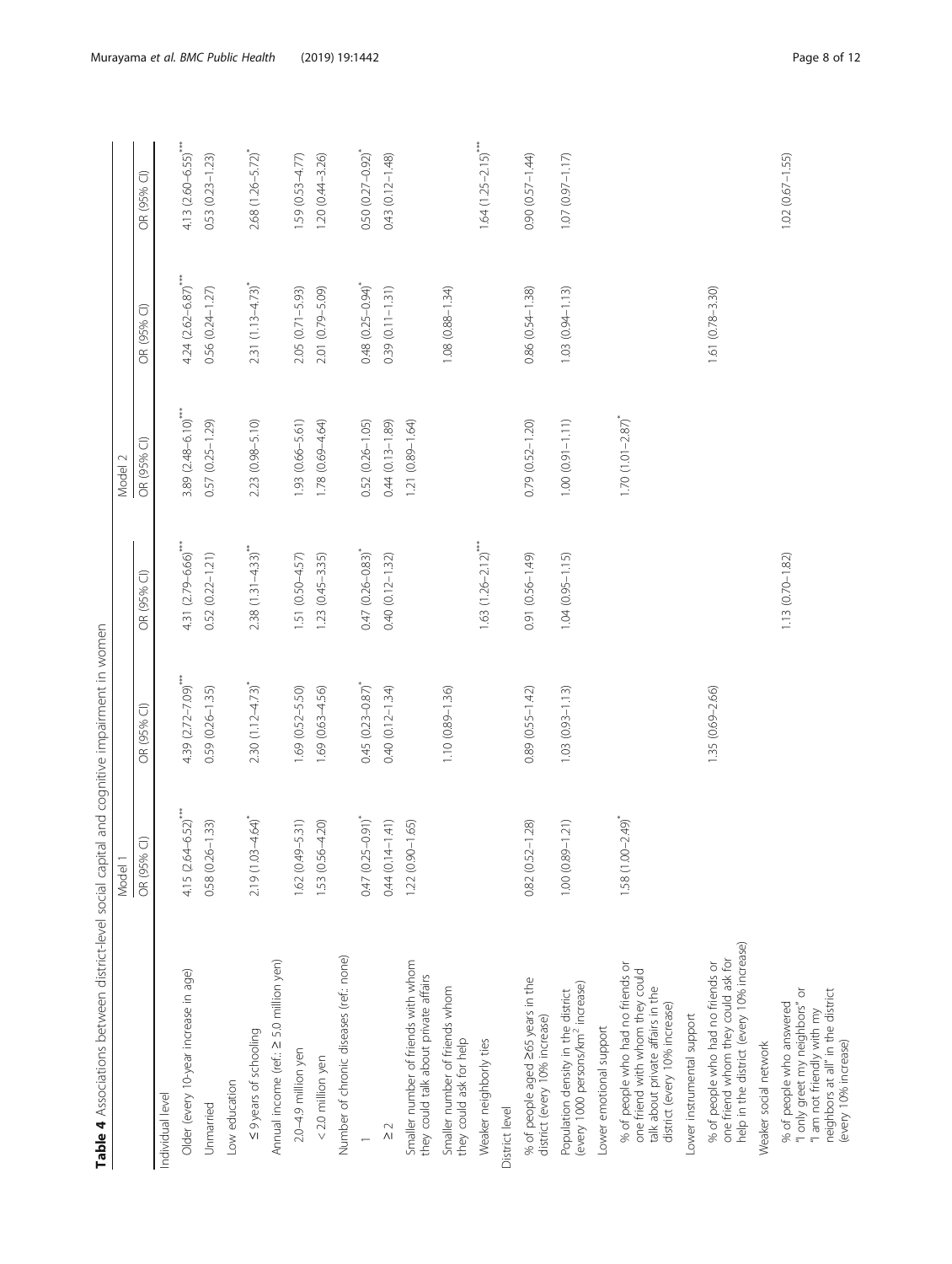|                                                                                | Model 1      |             |             | Model 2             |                     |                      |
|--------------------------------------------------------------------------------|--------------|-------------|-------------|---------------------|---------------------|----------------------|
|                                                                                | 5<br>OR (95% | OR (95% CI) | OR (95% CI) | OR (95% CI)         | OR (95% CI)         | OR (95% CI)          |
| Cross-level interactions                                                       |              |             |             |                     |                     |                      |
| district-level emotional support<br>Low educational level x lower              |              |             |             | $0.48(0.12 - 1.89)$ |                     |                      |
| district-level instrumental support<br>Low educational level x lower           |              |             |             |                     | $0.21(0.03 - 1.42)$ |                      |
| Low educational level x weaker<br>district-level social network                |              |             |             |                     |                     | $3.18(1.02 - 10.30)$ |
| CI confidence interval. OR odds ratio<br>$p < 0.001$ . $p < 0.01$ . $p < 0.05$ |              |             |             |                     |                     |                      |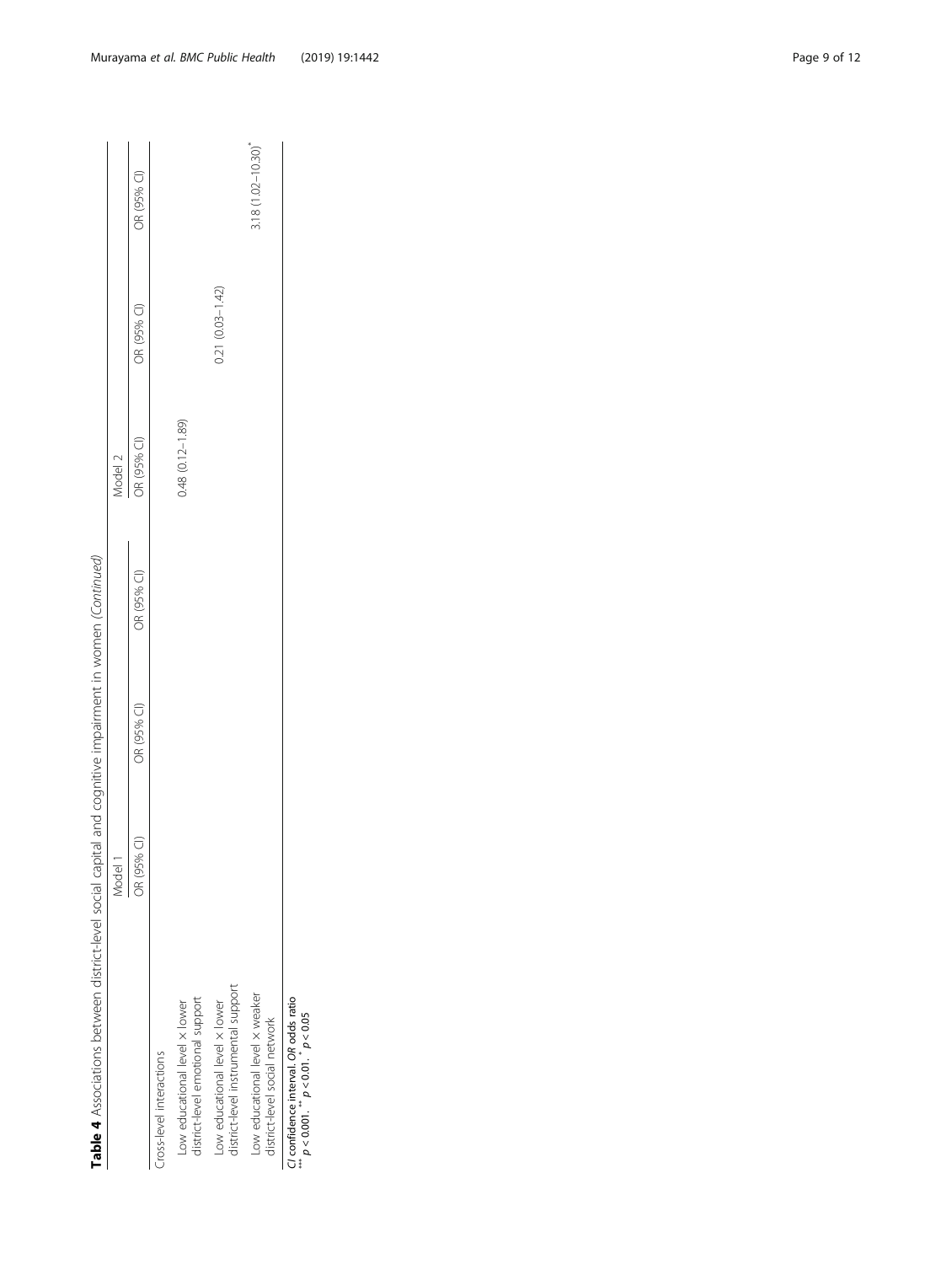<span id="page-9-0"></span>

useful in guiding policymakers as they develop community-based strategies to address dementia.

Lower levels of district-level emotional and instrumental support were associated with a higher likelihood of cognitive impairment in men, and this was also the case for district-level emotional support in women. The direct relationship between district-level social support and cognitive impairment may operate via a number of pathways. People living in communities with strong social support systems might find it easier to cope with daily stress  $[6]$  $[6]$ , thus suppressing depressive mood  $[26]$  $[26]$  $[26]$ . Because depression is known to be a risk factor for cognitive decline [[27\]](#page-11-0), strong community social support could be associated with a lower likelihood of cognitive impairment among residents.

Improved access to local services and amenities, which may be a characteristic of strong community social support systems [[28](#page-11-0)], could also decrease the likelihood of cognitive impairment. Close supportive connections within a neighborhood have been found to effectively facilitate the sharing of private personal needs. Knowledge about these needs is useful in developing necessary services and amenities in response to needs in communities and might improve local access [\[6](#page-11-0)]. Additionally, improving access to services and amenities may also promote social participation among residents, which could also result in the delay or prevention of cognitive impairment [[29\]](#page-11-0).

Social isolation is a risk factor for dementia and cognitive impairment [\[20\]](#page-11-0). Previous research has reported that fostering intergenerational helping networks in the community can prevent social isolation/loneliness among older adults [[30](#page-11-0)]. Therefore, the association between greater district-level social support and a lower likelihood of cognitive impairment may have been generated through reduced social isolation in the community.

Murayama et al. [\[10](#page-11-0)] reported that communitydwelling older adults in urban Tokyo who lived in communities with denser neighborly ties, which are a structural aspect of community social capital, were less likely to have subjective dementia symptoms. They also found that this was particularly the case among women. However, in the present study, which assessed community-dwelling older adults in a suburban Tokyo area, the strength of the social network in the district in which participants resided was not significantly associated with cognitive impairment for either men or women. This gap in findings might have been caused by differences in the outcome measurement and study design (e.g., sample size), but the gap may also be explained by differences in the influence of different types of neighborhood networks on the health of individuals. Neighborhood connections are known to be much denser in rural and suburban areas compared with urban areas in Japan [[31\]](#page-11-0). Thus, community neighborhood connections might have a relatively smaller impact on health status among individuals living in suburban areas (i.e., the setting of the present study) compared with those in urban areas.

In addition to the direct association between communitybased cognitive social capital and cognitive impairment (i.e., the main effect), we found a significant cross-level interaction between low educational level and district-level social network on cognitive impairment for both sexes.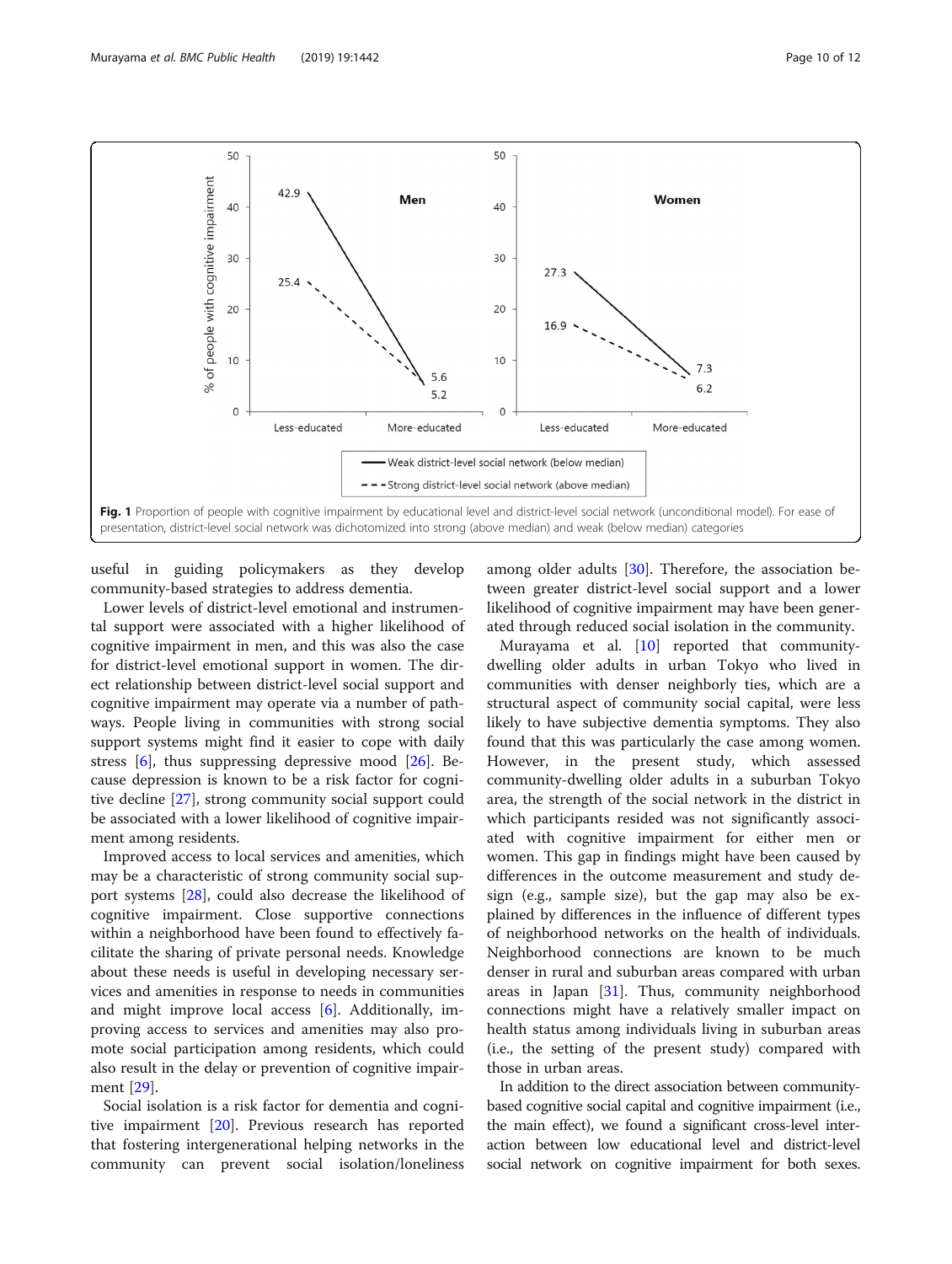Specifically, less-educated people living in communities with strong structural social capital were less likely to exhibit signs of cognitive impairment than were less-educated people living in communities with weak structural social capital. One possible explanation for this association is the accumulation of deviant health behaviors. It is wellestablished that less-educated people are more likely to adopt unhealthy behaviors (e.g., smoking, heavy drinking, and physical inactivity)  $[32-34]$  $[32-34]$  $[32-34]$ , which are known to increase the risk of cognitive decline [\[20,](#page-11-0) [35\]](#page-11-0). However, lesseducated participants living in districts with strong social networks might be able to quickly and easily obtain information regarding dementia prevention (e.g., effective health behaviors and disease control) via tight-knit community networks. Indeed, according to the diffusion of innovation theory, ideas and innovations propagate more quickly in such communities (generally called "social contagion") [[36](#page-11-0)].

Moreover, deviant health behaviors in less-educated people could be inhibited through informal social control. As those living in communities with higher social capital tend to work harder to maintain social order, they might step in to intervene via close connections in the community when they witness others engaging in deviant behaviors [[6\]](#page-11-0). In addition, social learning theory posits that observing and imitating others is an important factor for behavioral acquisition [[37](#page-11-0)]. In communities with stronger social networks, less-educated people might have more chances to observe and imitate others' healthy behaviors related to dementia prevention, and thus be more likely to adopt these behaviors successfully. However, because this study did not assess items on health behaviors other than smoking status (e.g., physical activity and alcohol consumption), we were not able to examine this hypothesis clearly. Future studies should consider this point.

Lower education is a known risk factor for dementia onset [\[18](#page-11-0)–[20\]](#page-11-0). Our study showed that community social capital (particularly community social network) could be a modifier of the relationship between education and cognitive function. This implies that, in planning an intervention to reduce the educational disparity with the aim of preventing cognitive decline or dementia, we should treat the level of social capital in the intervention area as a segmenting variable.

There are several limitations to the present study. First, the size of the analyzed district was small. Future studies including a greater number of districts are necessary to obtain more robust results. Second, the response rate for the home-interview survey was not high (approximately 50%), which indicates that selection bias may have occurred, possibly leading to an overestimation of the examined associations. Indeed, the analytic sample ( $n = 897$ ) included more men and older participants compared with the excluded sample  $(n = 3752)$ .

Third, we aggregated the individual responses of older people within districts to create district-level social capital variables. More genuine indicators of social capital should be used (e.g., including young and middle-aged populations) in future work. Fourth, the target community was limited to a suburban city in the Tokyo metropolitan area. As the historical and geographical contexts of communities are known to influence community social capital [[11\]](#page-11-0), we should be careful in generalizing our findings. Finally, because the results of this study were derived from cross-sectional surveys, we cannot discuss causality. For example, people with cognitive impairment might report less social support and smaller social networks. People with no cognitive impairment possibly prefer to live in more cohesive neighborhoods. To examine causal relationships, future research including longitudinal surveys is necessary.

# Conclusions

The present population-based study found that lower levels of community-based cognitive social capital were related to a higher likelihood of cognitive impairment. Additionally, structural aspects of community social capital had a buffering role in the association between low education and cognitive impairment. These results imply that community social capital plays a protective role in the cognitive function of local residents. Our data suggest that, in addition to strategies aimed at reducing the risk of cognitive decline in individuals, building community social capital could be a valuable strategy.

### Abbreviations

CI: Confidence interval; MMSE: Mini-Mental State Examination; MMSE-J: Mini-Mental State Examination, Japanese version; OR: Odds ratio

### Acknowledgments

We would like to thank all of the participants, their families, and the collaborating staff at the Tokyo Metropolitan Government and Machida city who assisted in this study.

# Authors' contributions

FM, CU, NS, MS, HI, TO, and SA designed the study and collected the data. HM analyzed the data and prepared the manuscript. All authors interpreted the data, revised the manuscript, and approved the final version.

# Funding

None.

#### Availability of data and materials

The datasets used and analyzed during the current study are available from the corresponding author on reasonable request.

#### Ethics approval and consent to participate

The study protocol was approved by the Ethical Committee of Tokyo Metropolitan Institute of Gerontology. Participants were informed about the study purpose, method, survey items, and merits of participation. The return of the questionnaire was viewed as consent to participate in the mail-in questionnaire the survey. Written consent was received from all participants of the home-interview survey.

# Consent for publication

Not applicable.